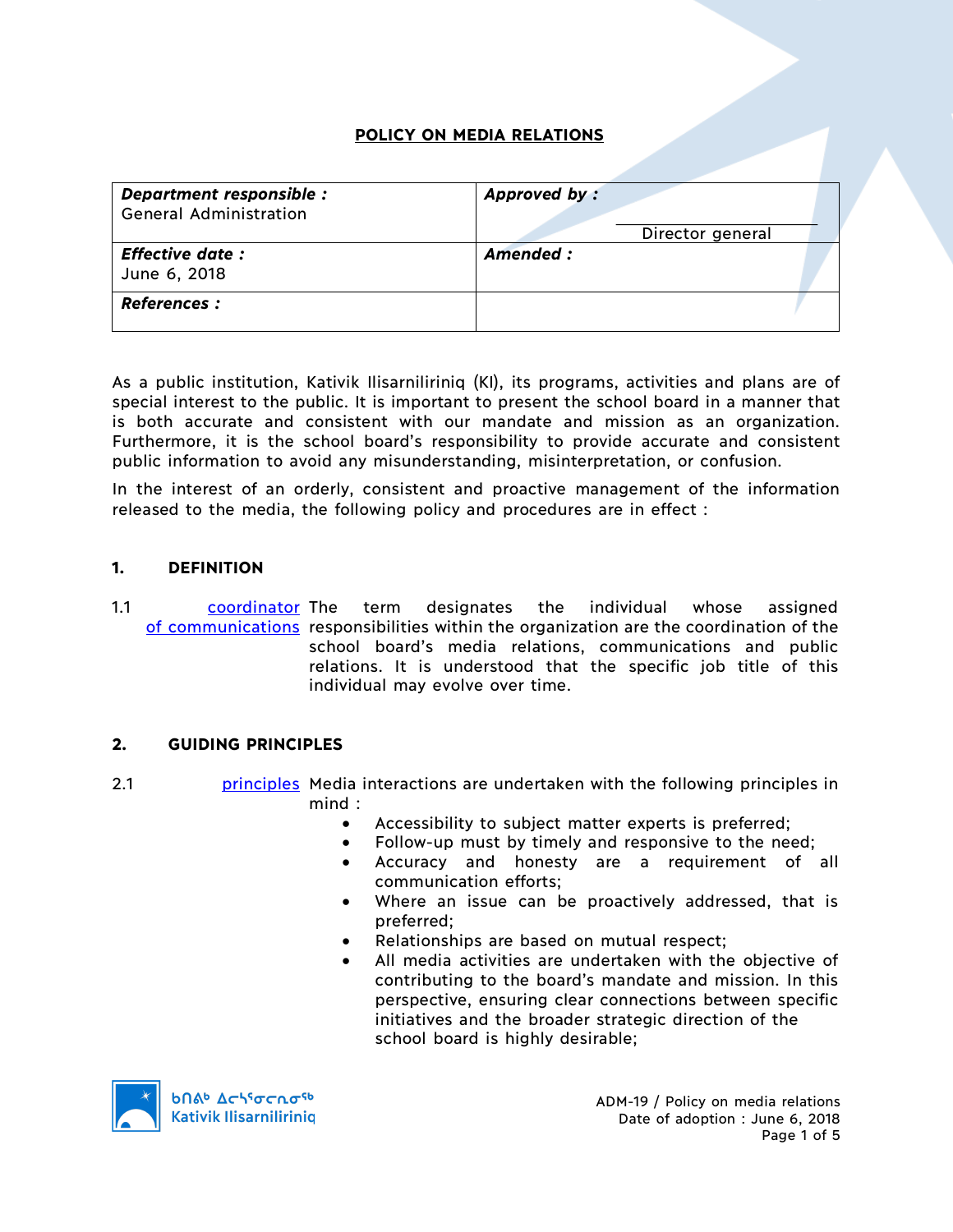• Professionalism is a requirement in all aspects of effective media relations.

# **3. THE KI SPOKESPERSON**

- 3.1 spokespersons Depending on the nature of the issue or media enquiry at hand, the President or the Director General are the spokespersons of the school board.
- 3.2 presidency The Presidency is responsible for communications concerning the representations, declarations and political decisions of the Council of Commissioners and the Executive Committee of the School Board.
- 3.3 **director** The Director General is responsible for communications relating general to the administrative decisions and the entire communication of the School Board as an organization.
- 3.4 **budge of all others** As appropriate, and in consultation with the Director General of spokespersons the school Board, the coordinator of communications can also designate department Directors or department experts to act as spokespersons for the organization.
- 3.5 main rule Generally, the ideal spokespersons are those employees with media training and subject matter expertise on the issue at hand. ln certain situations, at the discretion of the President, Director General and coordinator of communications, an official spokesperson may be designated and others asked to refer all enquiries to that person. To ensure consistent messaging, there should generally not be more than one board's spokesperson per issue or media enquiry.
- 3.6 commissioners ln their public communications, the commissioners help to convey, in their communities, the strategic directions, policies and decisions made by the Council of Commissioners. Ali the public communications of the commissioners are done in accordance with the code of Ethics and Professional Conduct applicable to commissioners and in respect of board decisions. ln all cases, the declaration of a member of the Council shall remain personal, unless the commissioner has received an official mandate from the Council of Commissioners, the Executive Committee or the Presidency allowing him or her to act as a spokesperson.

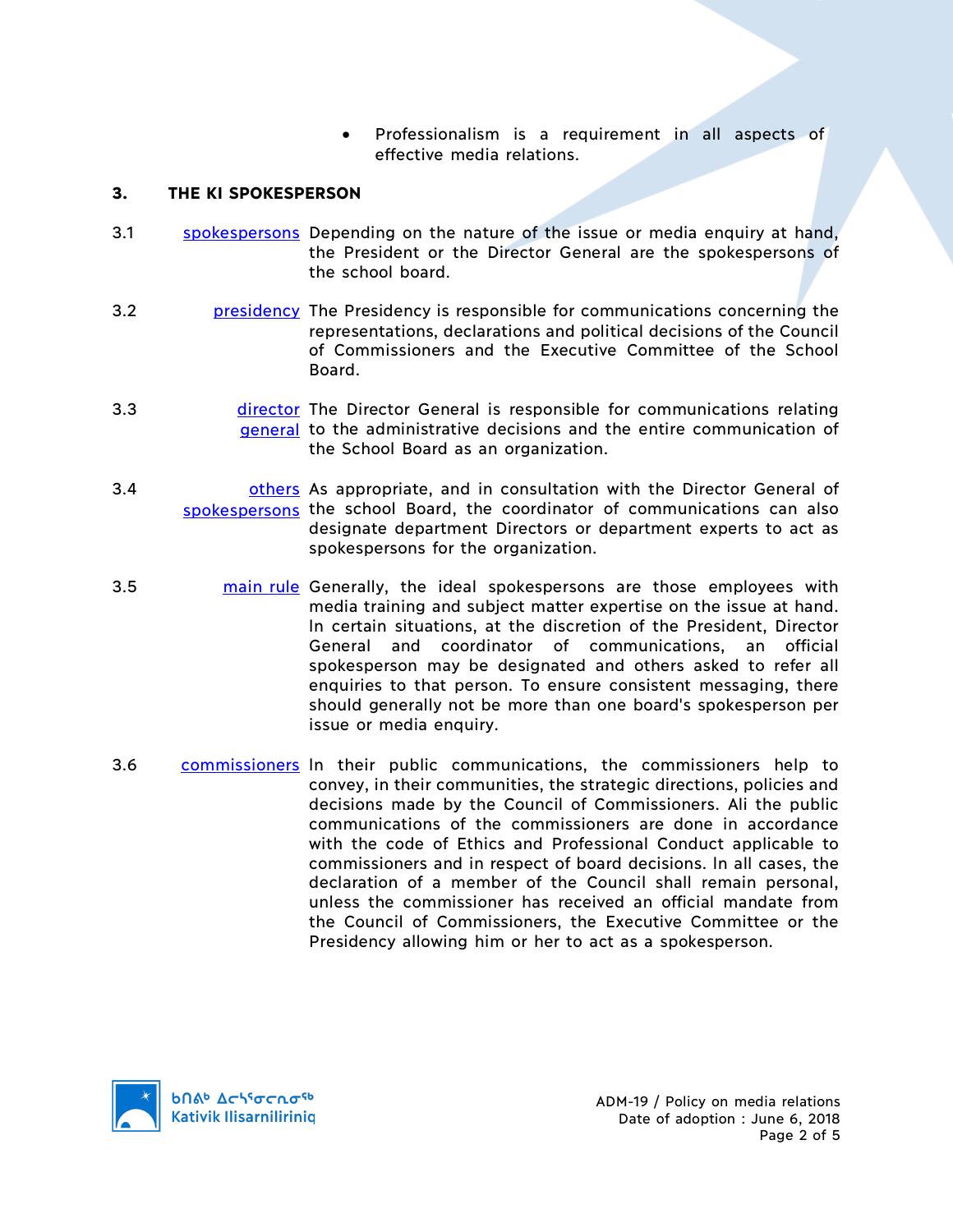- 3.7 **elected In all cases, the declaration of elected representatives of the** representatives school board who are not members of the Council of Commissioners (for example, Education Committee members) shall remain personal, unless the elected representative has received an official mandate from the Council of Commissioners, the Executive Committee or the Presidency allowing him or her to act as a spokesperson.
- 3.8 **prohibition** No employee of the School Board is authorized to make statements in the name of the organization. Oral and written communication with the media, in the name of the Board, must be conducted only by the official spokesperson of the School Board, unless otherwise authorized. This applies to all employees of the school board.
- 3.9 employee When an employee wishes to express his or her opinion on his or her personal behalf, the employee must ensure that he or she respects his or her duty of loyalty to the school board, whether on or off the premises. To do so, the employee must:
	- clearly state that this is his or her personal opinion and not that of the school board;
	- express himself or herself with respect, caution and reserve, taking care not to damage or harm the reputation, image or interests of the school board and not to tarnish public confidence in the school board.

## **4. HANDLING MEDIA ENQUIRIES**

- 4. employee or When an employee or an elected representative of KI is contacted an elected by the media, in any circumstances or for any reason, they must: representative
	- 1. Write down the reporter's name, number and the media outlet they work for.
		- 2. Write down a description of the information the reporter wants. lt is helpful to know as much as possible about the reporter's possible questions. As a rule of thumb, the more information, the better.
		- 3. Ask for the deadline, and when the reporter needs someone to get back to them.
		- 4. Let the reporter know someone will get back to them with the information or answers to their questions prior to their deadline.

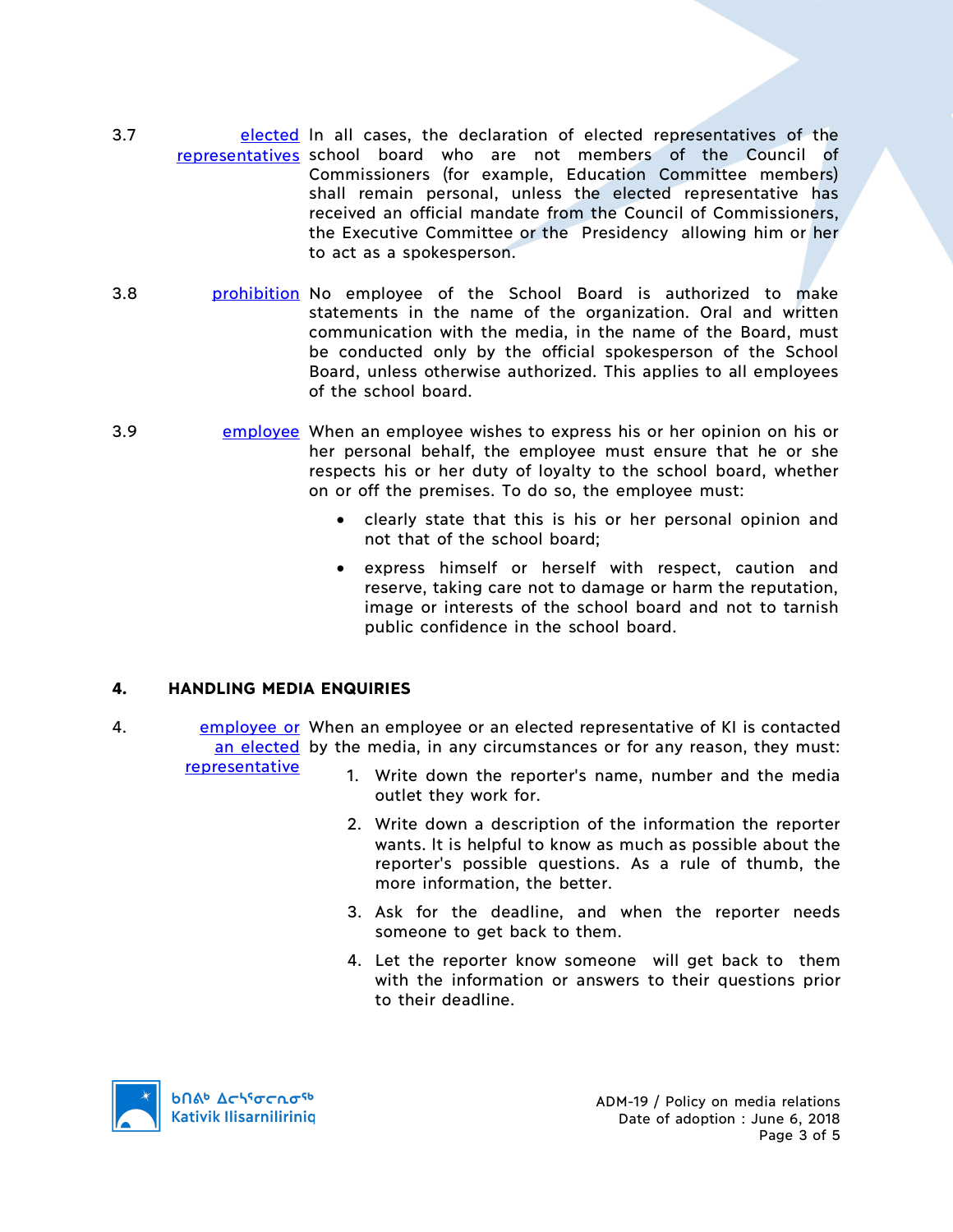- 5. immediately call the coordinator of communications and speak to him or her in person. The current contact details of the coordinator of communications are provided below under the section "How to reach the coordinator of communications".
- 6. Provide the coordinator of communications with all the information you have on the media enquiry.
- 7. Media calls are a priority and information must be relayed as quickly as possible. If you have been unable to reach the coordinator of communications by phone, always leave an "Urgent Message" with an employee at General Administration who will be able to quickly reach the coordinator. ln addition to this, make sure you also send an e-mail at publicrelations@kativik.qc.ca or leave a voice mail with all the information you have on the media enquiry.

coordinator of When a media enquiry is received, the coordinator of communications communications and the Public Relations team will work to :

and the Public Relations team

- 8. Identify key messages and align corporate messages for the response to the media enquiry.
- 9. Consider other issues and their implications.
- 10. Ensure a coordinated response from KI, so that only one spokesperson is responding (or more than one if this has been agreed on and approved).
- 11. Monitor media coverage of the issue.
- 12. Debrief the spokespersons and ensure media follow-up.

## **5. PROACTIVE MEDIA PLANNING**

5.1 responsibilities The coordinator of communications and his or her team can ensure the best possible media response when involved as early as possible in issues that are likely to receive media attention. When a project or initiative is anticipated to be of media interest, the Communications and Public Relations team should be notified and be involved as soon as possible, in order to determine how best to manage and optimize media coverage.